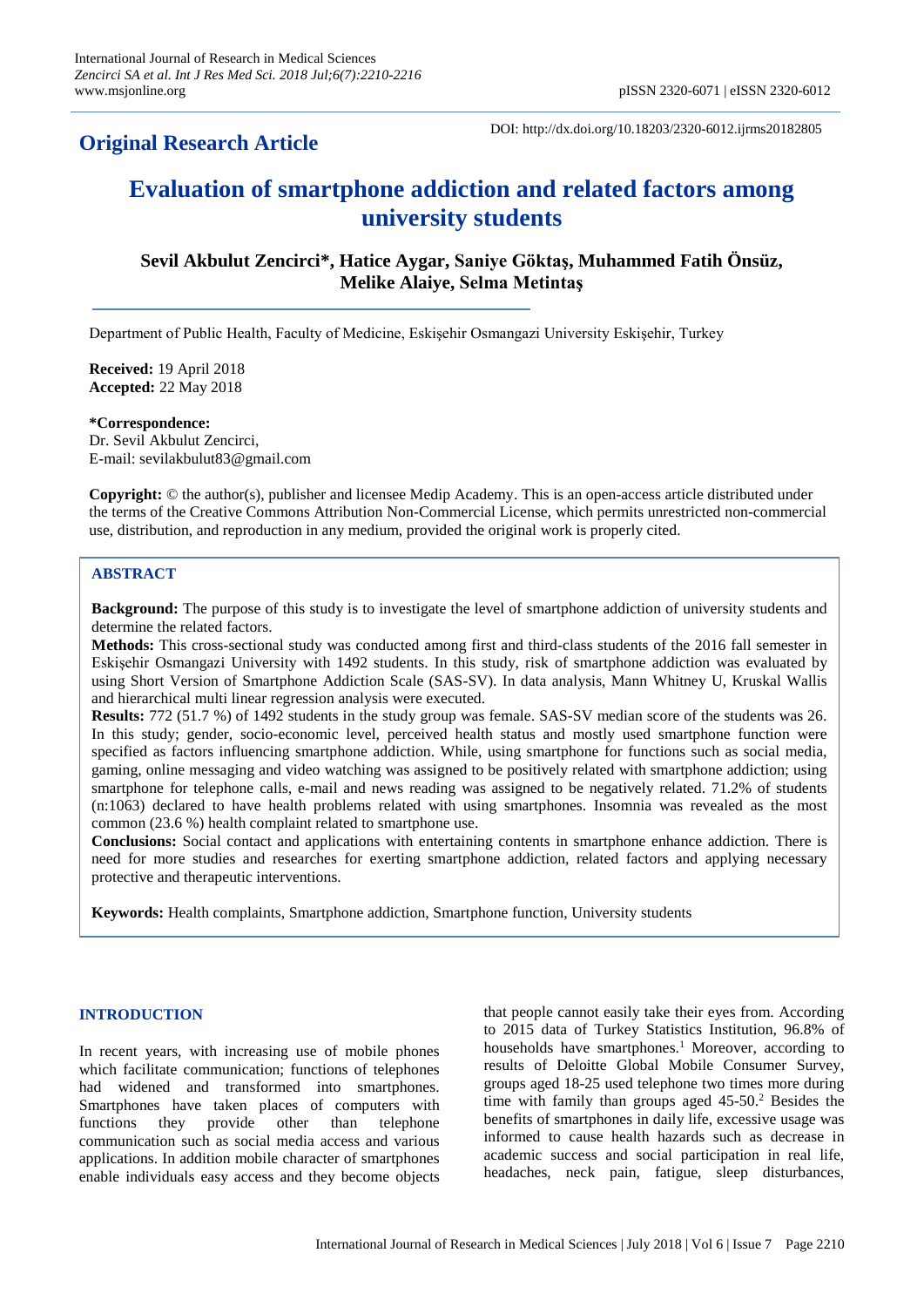memory loss, hearing loss and decrease in concentration.3-6 Repetitive behaviours of individuals creates need for evaluating the situation in terms of addiction in case they influence functionality in daily life and social relations.7,8 Addiction behaviors are more common among young people than adults since adolescents have weaker self control mechanisms. In addition, initial period of many addictional behaviour of adults are formed during adolescence.<sup>9</sup>

Fifth edition of Diagnostic and Statistical Manual of Mental Disorders (DSM-5) does not give place to smartphone addiction. There is need for more studies in order to evaluate smartphone addiction in context of DSM and determination of symptoms, risk factors and diagnosis criteria. Similar characteristics seen in disorders related to DSM-5 such as compulsive behaviour, functional disorder, deprivation and tolerance development are also encountered in smartphone addiction. In DSM-5 there is only 'gambling disorder' under non-substance related disorder category. On the other hand, it is stated that online gambling addiction could be evaluated as separate diagnosis category in result of future clinical studies.10-12 The purpose of this study is to determine smartphone addiction level of university students and related factors.

#### **METHODS**

This cross-sectional study was conducted among first and third class students of the 2016 fall semester in Eskişehir Osmangazi University. Required administrative and ethical permissions for the study were obtained. In this study, by accepting smartphone addiction frequency as 20%, margin of error as 3% and confidence interval as 95%, sample size was taken as 683 for each class and calculated as  $1400$  in total.<sup>2</sup> Sample size to be taken from each faculty and class was determined in according to quato weight of faculties and classes within university population. Selected classes from faculties were determined by lot method. Objective of the survey was told to students in classes and volunteer students were asked to answer the survey. It took approximately 15 minutes to conduct the survey under observation. A questionnaire form was prepared by benefiting from the literature appropriate to the objective of the study.<sup>6,13-16</sup> The questionnaire was investigating socio-demographic characteristics (age, gender, family type, place for accommodation and socio-economic level), perceived health condition, habits (cigarette, alcohol), the most used smartphone function, health complaints related to smartphone use and if they evaluate themselves as smartphone addict or not.

In this study, risk of smartphone addiction was assessed by using Short Version of Smartphone Addiction Scale  $(SAS-SV)$ . SAS-SV was developed by Kwon et al.<sup>17</sup> Turkish validity and reliability study of the scale was executed by Noyan et al, in 2015.<sup>8</sup> This scale consists of 10 items with sixfold Likert types. Each item was scored from 1 to 6. Score than could be taken from the scale ranged from 10 to 60. It was accepted that smart phone addiction increases as the score of the scale increases.<sup>8</sup> Students smoking at least one cigarette a day were evaluated as 'smokers'.<sup>18</sup> Those who never drunk alcohol were evaluated as not using alcohol. Socio-economic level of the students were assessed in according to their own perceptions as 'low', 'moderate' and 'high'. In addiditon, health conditions of the students were also evaluated in according to their own perceptions as 'good' and 'moderate'.

Data gathered from the study were computerized and IBM SPSS (version 15.0) was utilized for assessment. Score taken from SAS-SV scale was assesed by using Kolmogorov-Smirnov test (Lilliefors modification) if it was appropriate to normal distribution. Analysis of data inappropriate to normal distribution was conducted by using Mann Whitney U, Kruskal Wallis analysis. Hierarchical multilinear regression analysis was executed by taking the log of the scale score in order to determine the independent variables affecting SAS-SV score.

#### **RESULTS**

A 720 (48.3 %) of 1492 students in the study group was men and 772 (51.7%) of them were women. Their ages were varied between 18 to 24 and the mean was  $20.4+1.7$ years. SAS-SV score of students were varied between 10 to 60 and mean value was 26. SAS-SV median score of students whose age were between 18 to 24 and socioeconomic level was high; who were women, stayed in dorms, were non-smoker and aserted health status as moderate was higher than others. Assessment of SAS-SV median score of students in according to their sociodemographic characteristics were demonstrated in Table 1.

When students were asked to assess themselves if they were smartphone addicted or not, 42.2% (n=629) of them told that they were not addicted, 3.4% (n=50) of them told that they did not know and 54.5% (n:813) of them declared that they were addicted. SAS-SV median score of students evaluating themselves as smartphone addicted (31) and students who did not make any announcement about their addiction (28) were higher than students who announced about not being addicted  $(20)$   $(p<0.001)$ . When students were asked about their mostly used smartphone function; social media was the most popular function with 62.2%; and gaming (13.8%) was declared least within defined reasons. SAS-SV median score of those whose mostly used smartphone function was social media, gaming, online messaging and video watching were higher than those whose mostly used smartphone function was not these defined functions. On the other hand, SAS-SV median score of those whose mostly used function were telephone calls, e-mail and news reading were found to be lower. Assessment of SAS-SV median score of students in according to their mostly used smartphone function was presented in Table 2.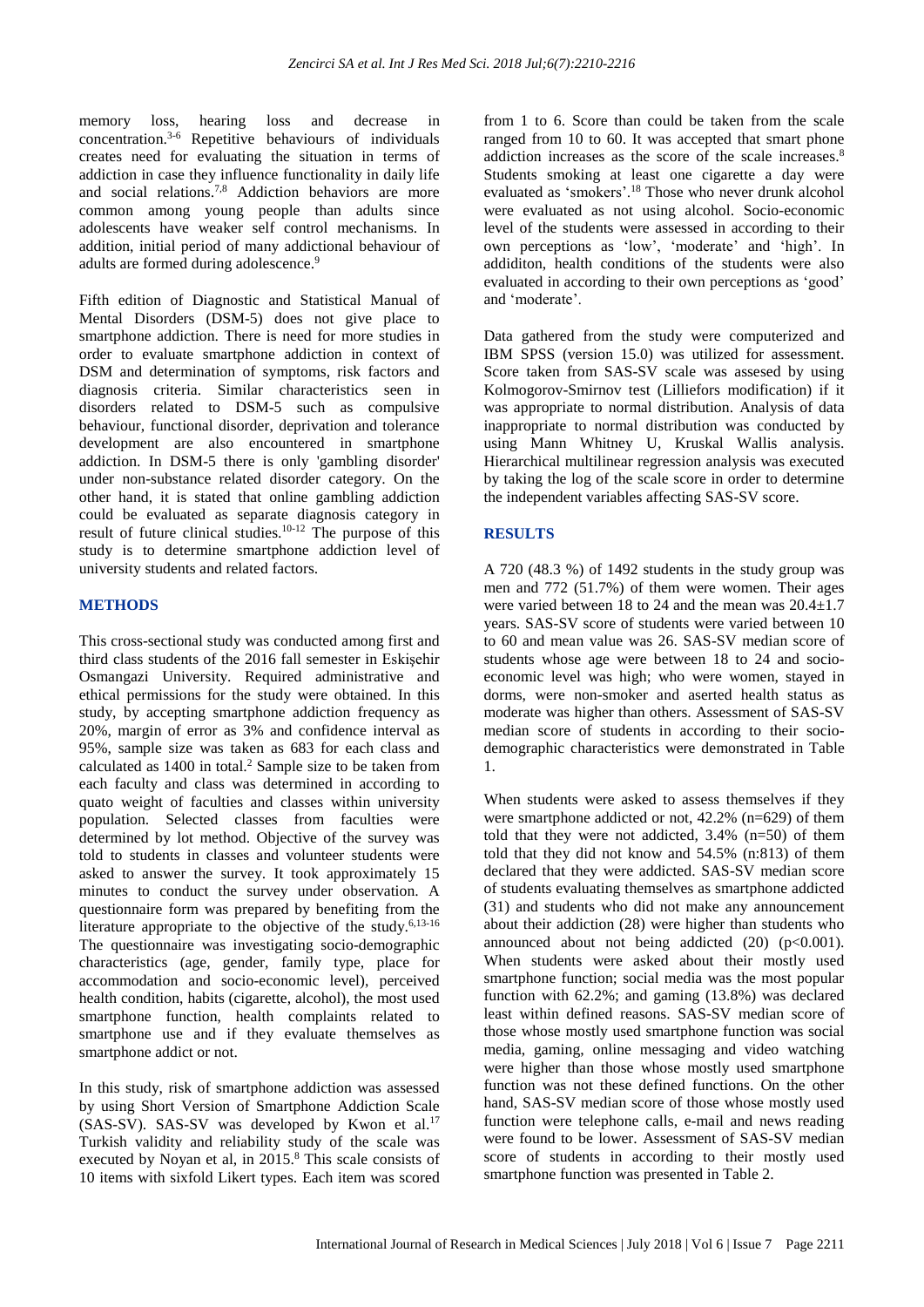| n(%)        | <b>SAS-SV</b> median (Min-max) | <b>Statistical analysis z/KW</b> |
|-------------|--------------------------------|----------------------------------|
|             |                                |                                  |
| 794 (53.2)  | $27(10-60)$                    | 2.616; 0.009                     |
| 698 (46.8)  | $25(10-60)$                    |                                  |
|             |                                |                                  |
| 720 (48.3)  | 28 (10-60)                     | $8.228$ ; < 0.001                |
| 772 (51.7)  | $24(10-60)$                    |                                  |
|             |                                |                                  |
| 171(11.5)   | $25(10-54)$                    | 0.707; 0.702                     |
| 1269(85.1)  | $26(10-60)$                    |                                  |
| 52(3.5)     | $26(10-50)$                    |                                  |
|             |                                |                                  |
| 64(4.3)     | $23.5(10-52)$                  |                                  |
| 1359 (91.1) | $26(10-60)$                    | 8.574; 0.014                     |
| 69(4.6)     | 29 (10-54)                     |                                  |
|             |                                |                                  |
| 293 (19.6)  | $26(10-57)$                    | 14.721; 0.001                    |
| 523(35.1)   | $27(10-60)$                    |                                  |
| 676 (45.3)  | $25(10-60)$                    |                                  |
|             |                                |                                  |
| 1134 (76.0) | $26(10-60)$                    | 2.134; 0.033                     |
| 358 (24.0)  | $25(10-54)$                    |                                  |
|             |                                |                                  |
| 1209 (81.0) | $26(10-60)$                    | 1.432; 0.152                     |
| 283 (19.0)  | $25(10-57)$                    |                                  |
|             |                                |                                  |
| 908 (60.9)  | $24(10-60)$                    | 5.009; < 0.001                   |
|             |                                |                                  |
|             |                                | 584 (39.1)<br>28 (10-60)         |

# **Table 1: Assessment of students SAS-SV scores in according to socio-demographic characteristics.**

# **Table 2: Assessment of SAS-SV scores of students in according to their mostly used smartphone function.**

| <b>Mostly used smartphone function</b> | $\mathbf{n}(\%)$ | <b>SAS-SV Median (min-max)</b> | <b>Statistical Analysis Z; p</b> |
|----------------------------------------|------------------|--------------------------------|----------------------------------|
| Social media                           |                  |                                |                                  |
| Yes                                    | 928 (62.2)       | $28(10-60)$                    | 9.821; < 0.001                   |
| N <sub>o</sub>                         | 564 (37.8)       | $22(10-60)$                    |                                  |
| <b>Telephone calls</b>                 |                  |                                |                                  |
| Yes                                    | 572 (38.3)       | $24(10-60)$                    | 4.161; < 0.001                   |
| No                                     | 920 (61.7)       | $27(10-60)$                    |                                  |
| Gaming                                 |                  |                                |                                  |
| Yes                                    | 206 (13.8)       | $28(10-60)$                    | 2.427; 0.015                     |
| N <sub>o</sub>                         | 1286 (86.2)      | $26(10-60)$                    |                                  |
| <b>Online messaging</b>                |                  |                                |                                  |
| Yes                                    | 597 (40.0)       | $27(10-60)$                    | 2.200; 0.028                     |
| N <sub>o</sub>                         | 895 (60.0)       | $25(10-60)$                    |                                  |
| E-mail                                 |                  |                                |                                  |
| Yes                                    | 220 (14.7)       | $23(10-60)$                    | 3.348; 0.001                     |
| N <sub>o</sub>                         | 1272 (85.3)      | $26(10-60)$                    |                                  |
| <b>Video watching</b>                  |                  |                                |                                  |
| Yes                                    | 365(24.5)        | $27(10-60)$                    | 2.551; 0.011                     |
| N <sub>o</sub>                         | 1127(75.5)       | $25(10-60)$                    |                                  |
| <b>News reading</b>                    |                  |                                |                                  |
| Yes                                    | 367(24.6)        | $24(10-60)$                    | 2.570; 0.010                     |
| N <sub>o</sub>                         | 1125 (75.4)      | $26(10-60)$                    |                                  |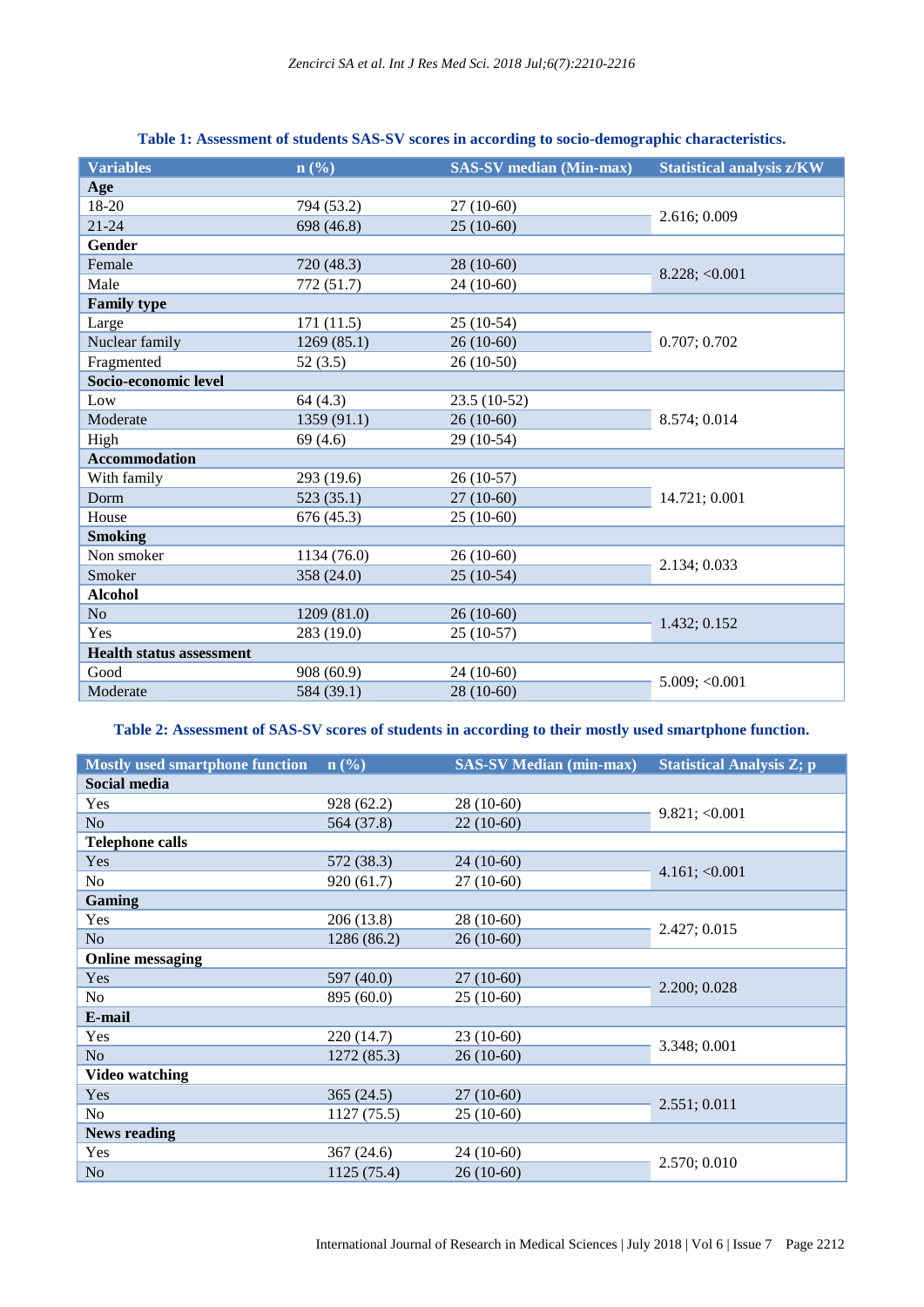|                                 | <b>Model 1</b><br><b>B</b> (95% CI) | <b>Model 2</b><br><b>B</b> (95% CI)  | <b>Model 3</b><br><b>B</b> (95% CI) |
|---------------------------------|-------------------------------------|--------------------------------------|-------------------------------------|
| Age                             | $-0.019*$ $(-0.036; -0.001)$        | $-0.017$ $(-0.034; 0.001)$           |                                     |
| Gender                          | $-0.70***$ ( $-0.088$ ; $-0.052$ )  | $-0.066$ *** ( $-0.084$ ; $-0.049$ ) | $-0.068***$ ( $-0.085$ ; $-0.052$ ) |
| Family type                     | $-0.006 (-0.029; 0.017)$            |                                      |                                     |
| Socio-economic level            | $0.042**$ (0.013; 0.071)            | $0.044**$ (0.015; 0.073)             | $0.036*(0.008; 0.063)$              |
| Accommodation                   | $-0.002$ $(-0.014; 0.010)$          |                                      |                                     |
| Smoking                         |                                     | $-0.010(0.015; 0.073)$               |                                     |
| Health status                   |                                     | $0.040***(0.022;0.058)$              | $0.037***$ (0.020; 0.054)           |
| Mostly used smartphone function |                                     |                                      |                                     |
| Social media                    |                                     |                                      | $0.092***(0.074;0.109)$             |
| Telephone calls                 |                                     |                                      | $-0.062***$ ( $-0.083$ ; $-0.042$ ) |
| Gaming                          |                                     |                                      | $0.045***(0.019;0.071)$             |
| Online messaging                |                                     |                                      | $0.027**$ (0.008; 0.046)            |
| E-mail                          |                                     |                                      | $-0.055***(-0.083; -0.027)$         |
| Video watching                  |                                     |                                      | $0.038***(0.015;0.060)$             |
| News reading                    |                                     |                                      | $-0.027*$ $(-0.051; 0.004)$         |
| $R^2$                           | 0.052                               | 0.064                                | 0.172                               |
| $F_{\rm}$                       | $16.196***$                         | 20.292***                            | 30.754***                           |
| *n/0.05 **n/0.01 · ***n/0.001   |                                     |                                      |                                     |

**Table 3: Results of hierarchical multi linear regression analysis demonstrating factors related with SAS-SV scores of students.**

\*p≤0.05, \*\*p≤0.01; \*\*\*p≤0.001

In this study, gender, socio-economic level, perceived health status and variety of mostly used smartphone function were ascertained to be factors influencing smartphone addiction. Using smartphone more for its functions such as social media, gaming, online messaging and video watching were determined to be positively related with smartphone addiction. While, using smartphone for its functions such as telephone calls, email and news reading were stated to be negatively related. Results of hierarchical multi linear regression analysis demonstrating factors related with SAS-SV scores of students were indicated in Table 3.



#### **Figure 1: Percentages of student's health complaints related smartphone use.**

A 71.2 % (n=1063) of students declared that they had health problems related with smartphone using. Insomnia (23.6%) was the most declared health problem students complaint about. Percentages of student complaints about smartphone using were demonstrated in Figure 1.

#### **DISCUSSION**

In recent years, smartphone use has increased due to technological developments and time passed using telephone have extended. Increasing wasted time passed and other effects of smartphone addiction on social life and health condition cause this addiction to become a growing problem.

Considering that technological addictions are behavioral addictions involving interaction between individual and machine, examination the effects of smartphone functions beside individual characteristics of smartphone addiction increases the importance of this study.<sup>19</sup>

SAS-SV median score of students aged 18-20 was found to be higher than those aged 21-24 years. The study conducted by Sut et al, reported a similar result as smartphone addiction level of individuals aged 18-20 was higher than those aged 21-24.<sup>14</sup> The reason for level of smartphone addiction at younger ages may be that they are close to the adolescent age group where the addictive behaviours are encountered more frequently. In addition besides they newly started university education, students moving away from their families need to strive for orientation and socialization and these may also be a reason to this condition.

SAS-SV median score of females were found to be higher than males. Although there are studies presenting similar results,<sup>13,14,20,21</sup> the study conducted by Chen et al, indicated no difference between smartphone addiction of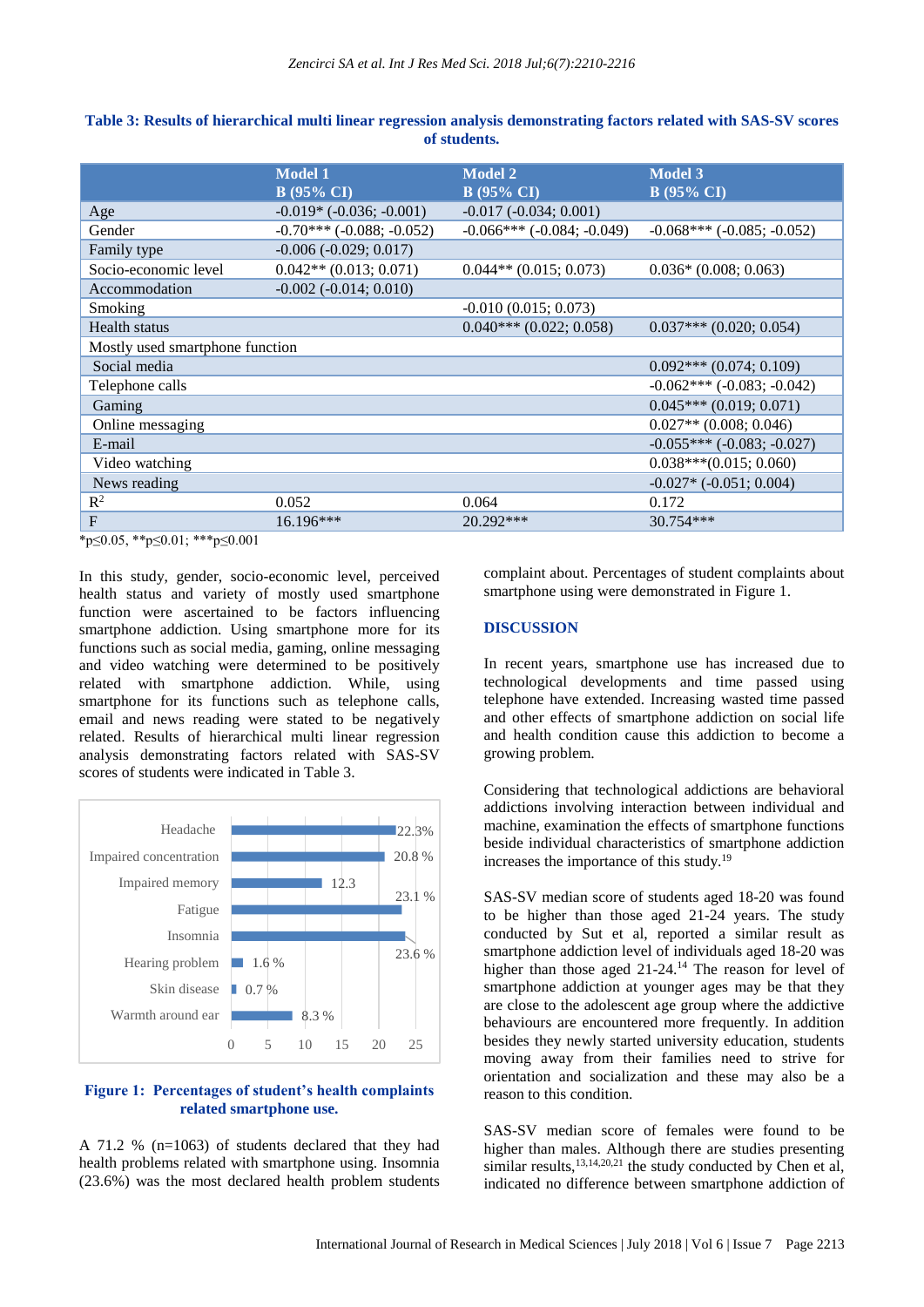males and females.<sup>22</sup> Studies demonstrate that females use smartphones for social contact more than men and using smartphones for social purposes may cause addictive behaviours more. $23,24$  In the light of these results, the study group is in university period where social interaction is higher, this may cause higher addiction scores for females.

Income is a critical factor for smartphone use. Mobile machines with wireless technologies has become more sophisticated and high correlation of using expensive applications and increasing income is an expected situation.<sup>25</sup> In this study, SAS-SV median score of students who declared their socio-economic level as 'high' were found to be higher than those who declared their condition as 'low'. Sut et al, stated a similar result as well.<sup>14</sup> A study executed in Malaysia stated that students of families with higher income level were paying more money and time for cell phones.<sup>26</sup> In a study conducted by Brown et al, among adolescents indicated that usage of mobile phones for internet was found to be higher in participants with higher income families than participants with lower income families. This result was related with the case that students with lower income were more lack of access to information technologies such as computer and tablets than students with higher income.<sup>27</sup> Smartphones are more expensive than other mobile devices since they have more sophisticated features. In this study, smartphone addiction level of those with higher socio-economic level were found to be higher and this could be because of that they had more chance to buy more equipped smartphones.

In this study, SAS-SV median score of those who announced themselves as smartphone addict and those who did not make any declaration was found to be higher than median score of those who assesed themselves as non-addicted. Study executed by Demirci et al, suggests a similar result.<sup>28</sup> Kwon et al, also stated that smartphone addiction was more who assessed themselves as smartphone addict and this result was perceived as reflection of severity of smartphone addiction on awareness.<sup>29</sup>

In this study, factors related with smartphone addiction were determined to be gender, socio-economic level, perceived health condition and smartphone function. Using smartphones more for social media, gaming, online messaging and video watching were found to be positively related with smartphone addiction. On the other hand, using smartphones for functions such as telephone calling e-mail and news reading were monitored to be negatively related with smartphone addiction. In a study realized by Jeong et al, functions such as social media, music listening and video watching were asserted to be determinants for smartphone addiction contrarily to studying.<sup>30</sup>

People using smartphones with social purposes were suggested to develop smartphone habits more rapidly and it is proposed that this could be reason for addictive It is proposed that this come of the smartphone behaviours.<sup>24</sup> Besides social relationships, perceived social support and psychological wellbeing were indicated as motivating in smartphone using.<sup>31</sup> In this study, applications providing social contact and entertainment such as social media, online messaging, gaming and video watching were determined to be effective in smartphone addictions. Studies state that time passed in mobile social network has influence on addiction.<sup>32,33</sup> In addition, there are studies demonstrating that an online messaging service named 'Whatsapp' consists of 20 % of daily smartphone usage and gaming on smartphones are related with smartphone addiction.34,35 Including negative relationships of telephone calling, e-mail and news reading with smartphone addiction, it is observed that virtual social relations and entertainment becomes addictive functions rather than communication.

Smartphone addiction influences home and business life and decreases academic performance. $36,37$  With excessive use of smartphones physical and psychological health problems such as depression, anxiety, sleeping disorders, neck and shoulder pains were found to be related.21,38,39 SAS-SV median score of students who perceived their health conditions as 'moderate' were found to be higher than those with good health perception. Reason for higher smartphone addiction of participants declaring their health condition as 'moderate' could be newly emerging health problems linked with addiction. As a matter of fact, most of the students in the study (70.1%) stated health problems related to smartphone use. Insomnia and fatigue are the most frequently reported complaints.

The study executed by Khan suggested that frequently encountered health problems related with smartphone using were memory disturbance, sleeplessness and hearing problems.<sup>6</sup> 35%-40% of smartphone users use their smartphones 5 minutes before they sleep and within 5 minutes after they wake up. $40$  It is not suprising that these people experience sleep disturbance and as a result they feel fatigue and experience loss of concentration. Since this study is cross sectional, there are limitations in explaining cause and result relations.

# **CONCLUSION**

With emerging technologies, the addition of fun-filled functions that make mobile phones as smartphones make people bound to their telephones. Individuals tend to relate to virtual relationships rather than social relationships, and excessive use leads to negative health and social outcomes. This situation becomes even more important for young people who need more socialization, integrate technology much more easily and whose personal development is very important before business breakthroughs. Today, technology has no limits and considering developing features of smartphones it is obvious that the addiction will increase. There is need for more study to be done in order to exert smartphone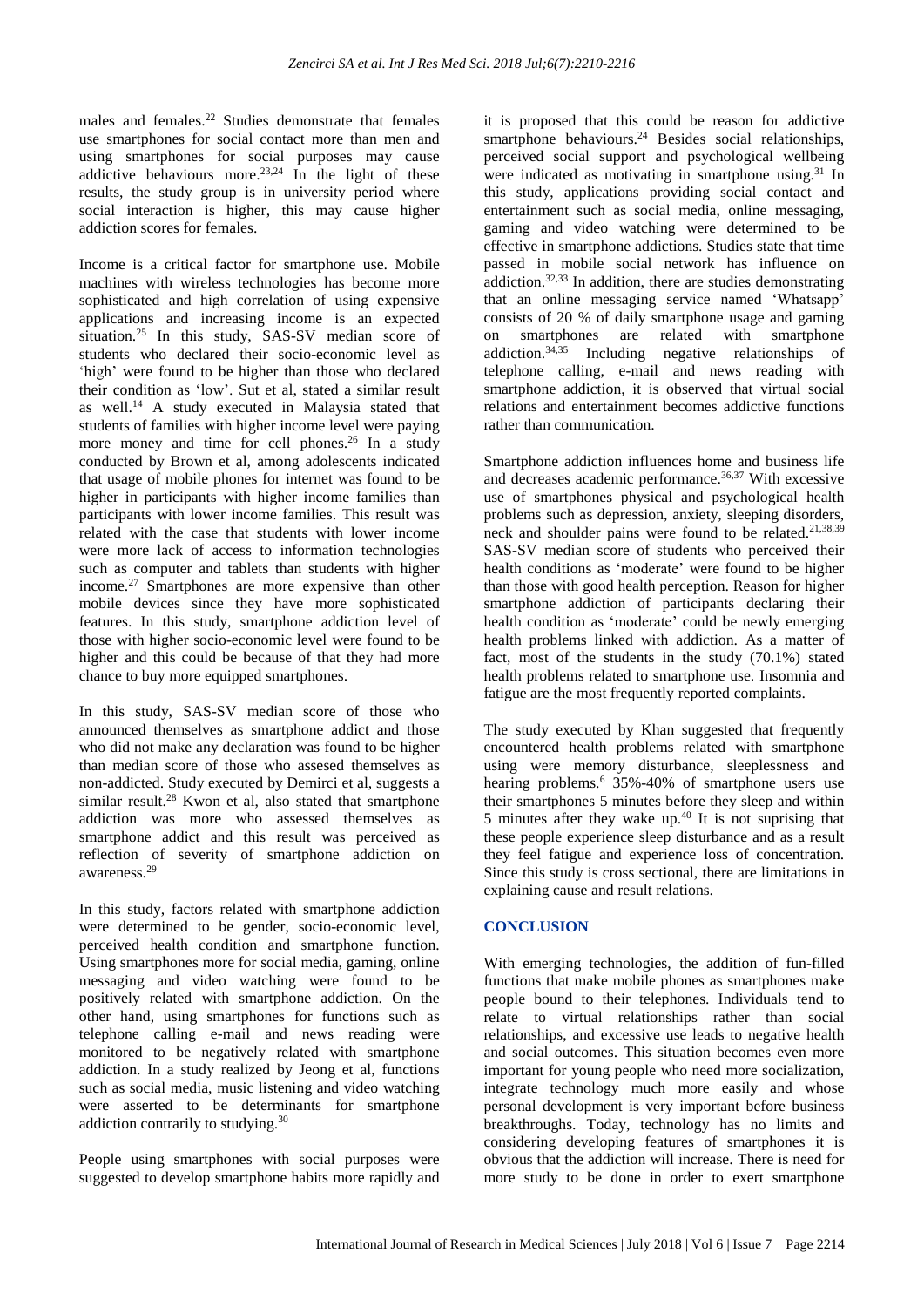addiction and effecting factors and to establish necessary protective and therapeutic interventions.

*Funding: No funding sources Conflict of interest: None declared Ethical approval: The study was approved by the Institutional Ethics Committee*

#### **REFERENCES**

- 1. TUIK. Hanehalkı Bilişim Teknolojileri Kullanım Araştırması; 2015. Available at: http://www.tuik.gov.tr/PreHaberBultenleri.do?id=18 660. Accessed on 14 March 2018.
- 2. Deloitte. Deloitte Global Mobil Kullanıcı Anketi 2015. Available from: https://www2.deloitte.com/tr /tr/pages/technology-media-and-telecommunications /articles/global-mobile-consumer-survey.html. Accessed on 28 January 2018.
- 3. Kuss DJ, Griffiths MD. Online social networking and addiction-a review of the psychological literature. International J Envir Res Pub Heal. 2011;8(9):3528-52.
- 4. Lee S, Kang H, Shin G. Head flexion angle while using a smartphone. Ergonomics. 2015;58(2):220-6.
- 5. Al-Khlaiwi T, Meo SA. Association of mobile phone radiation with fatigue, headache, dizziness, tension and sleep disturbance in Saudi population. Saudi Med J. 2004;25(6):732-6.
- 6. Khan M. Adverse effects of excessive mobile phone use. Inter J Occupational Med Environ Heal. 2008;21(4):289-93.
- 7. Marlatt GA, Baer JS, Donovan DM, Kivlahan DR. Addictive behaviors: Etiology and treatment. Annual review of Psychology. 1988;39(1):223-52.
- 8. Noyan Co, Enez Darçın A, Nurmedov S, Yılmaz O, Dilbaz N. Akıllı Telefon Bağımlılığı Ölçeğinin Kısa Formunun üniversite öğrencilerinde Türkçe geçerlilik ve güvenilirlik çalışması. Anatolian J Psychiatry/Anadolu Psikiyatri Dergisi. 2015;16.
- 9. Gladwin TE, Figner B, Crone EA, Wiers RW. Addiction, adolescence, and the integration of control and motivation. Developmental Cognitive Neuroscience. 2011;1(4):364-76.
- 10. Grant JE, Potenza MN, Weinstein A, Gorelick DA. Introduction to behavioral addictions. The American J Drug Alcohol Abuse. 2010;36(5):233-41.
- 11. American Psychiatric Association. Diagnostic and statistical manual of mental disorders (DSM-5®): American Psychiatric Pub;2013.
- 12. Lin Y-H, Chang L-R, Lee Y-H, Tseng H-W, Kuo TB, Chen S-H. Development and validation of the Smartphone Addiction Inventory (SPAI). PloS one. 2014;9(6):e98312.
- 13. Haug S, Castro RP, Kwon M, Filler A, Kowatsch T, Schaub MP. Smartphone use and smartphone addiction among young people in Switzerland. J behavioral addictions. 2015;4(4):299-307.
- 14. Kahyaoğlu-Süt H, Kurt S, Uzal Ö, Özdilek S. Effects of smartphone addiction level on social and

educational life ın health sciences students. Euras J Fam Med. 2016;5(1):13-9.

- 15. Kim Y, Jeong J-E, Cho H, Jung D-J, Kwak M, Rho MJ, et al. Personality factors predicting smartphone addiction predisposition: Behavioral inhibition and activation systems, impulsivity, and self-control. PloS one. 2016;11(8):e0159788.
- 16. Alosaimi FD, Alyahya H, Alshahwan H, Al Mahyijari N, Shaik SA. Smartphone addiction among university students in Riyadh, Saudi Arabia. Saudi Med J. 2016;37(6):675.
- 17. Kwon M, Kim D-J, Cho H, Yang S. The smartphone addiction scale: development and validation of a short version for adolescents. PloS one. 2013;8(12):e83558.
- 18. Tolonen H, Wolf H, Jakovljevic D, Kuulasmaa K. Review of surveys for risk factors of major chronic diseases and comparability of the results. European Health Risk Monitoring (EHRM) Project. Oslo. 2002.
- 19. Griffiths M. Technological addictions. InClinical Psychology Forum 1995 Feb (pp. 14-14). Division of Clinical Psychology Of The British Psychol Soc.
- 20. Mok JY, Choi SW, Kim DJ, Choi JS, Lee J, Ahn H, et al. Latent class analysis on internet and smartphone addiction in college students. Neuropsychiatric disease and treatment. 2014;10:817.
- 21. Demirci K, Akgönül M, Akpinar A. Relationship of smartphone use severity with sleep quality, depression, and anxiety in university students. J behavioral addictions. 2015;4(2):85-92.
- 22. Chen B, Liu F, Ding S, Ying X, Wang L, Wen Y. Gender differences in factors associated with smartphone addiction: a cross-sectional study among medical college students. BMC psychiatry. 2017;17(1):341.
- 23. De-Sola Gutiérrez J, Rodríguez de Fonseca F, Rubio G. Cell-phone addiction: a review. Frontiers in psychiatry. 2016;7:175.
- 24. Van Deursen AJ, Bolle CL, Hegner SM, Kommers PA. Modeling habitual and addictive smartphone behavior: The role of smartphone usage types, emotional intelligence, social stress, self-regulation, age, and gender. Computers in human behavior. 2015;45:411-20.
- 25. Castells M, Fernandez-Ardevol M, Qiu JL, Sey A. The mobile communication society: A cross-cultural analysis of available evidence on the social uses of wireless communication technology: USC, University of Southern California, Annenberg School for Communication; 2004.
- 26. Zulkefly SN, Baharudin R. Mobile phone use amongst students in a university in Malaysia: its correlates and relationship to psychological health. European J Scientific Research. 2009;37(2):206-18.
- 27. Brown K, Campbell SW, Ling R. Mobile phones bridging the digital divide for teens in the US? Future Internet. 2011;3(2):144-58.